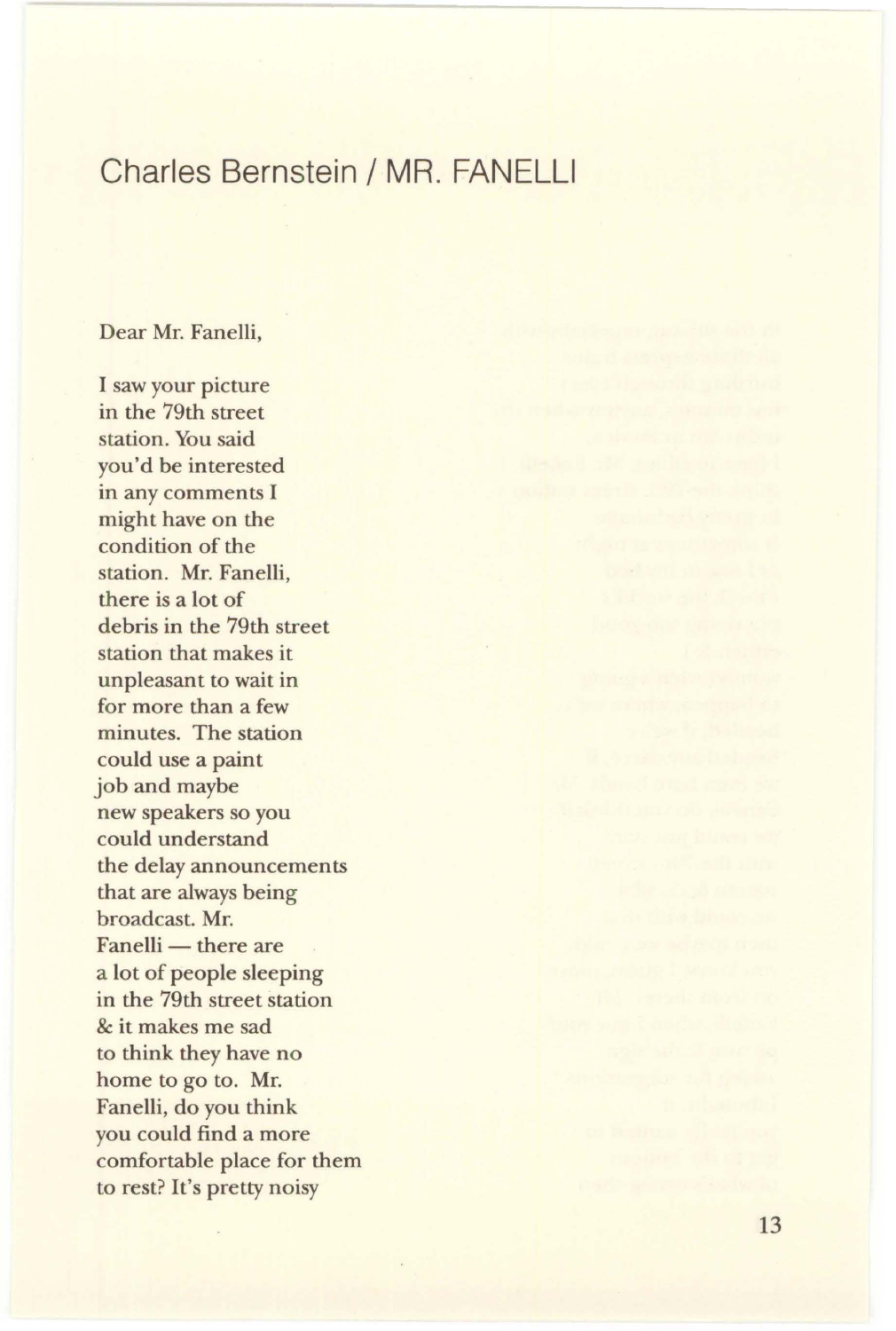in the subway, especially with all those express trains hurtling through every few minutes, anyway when the trains are in service, I have to admit, Mr. Fanelli, I think the 79th street station's in pretty bad shape & sometimes at night as I toss in my bed I think the world's not doing too good either, & I wonder what's going to happen, where we're headed, if we're headed anywhere, if we even have heads. Mr. Fanelli, do you think if we could just start with the 79th street station & do what we could with that then maybe we could, you know, I guess, move on from there? Mr. Fanelli, when I saw your picture & the sign asking for suggestions I thought, if you really wanted to get to the bottom of what's wrong then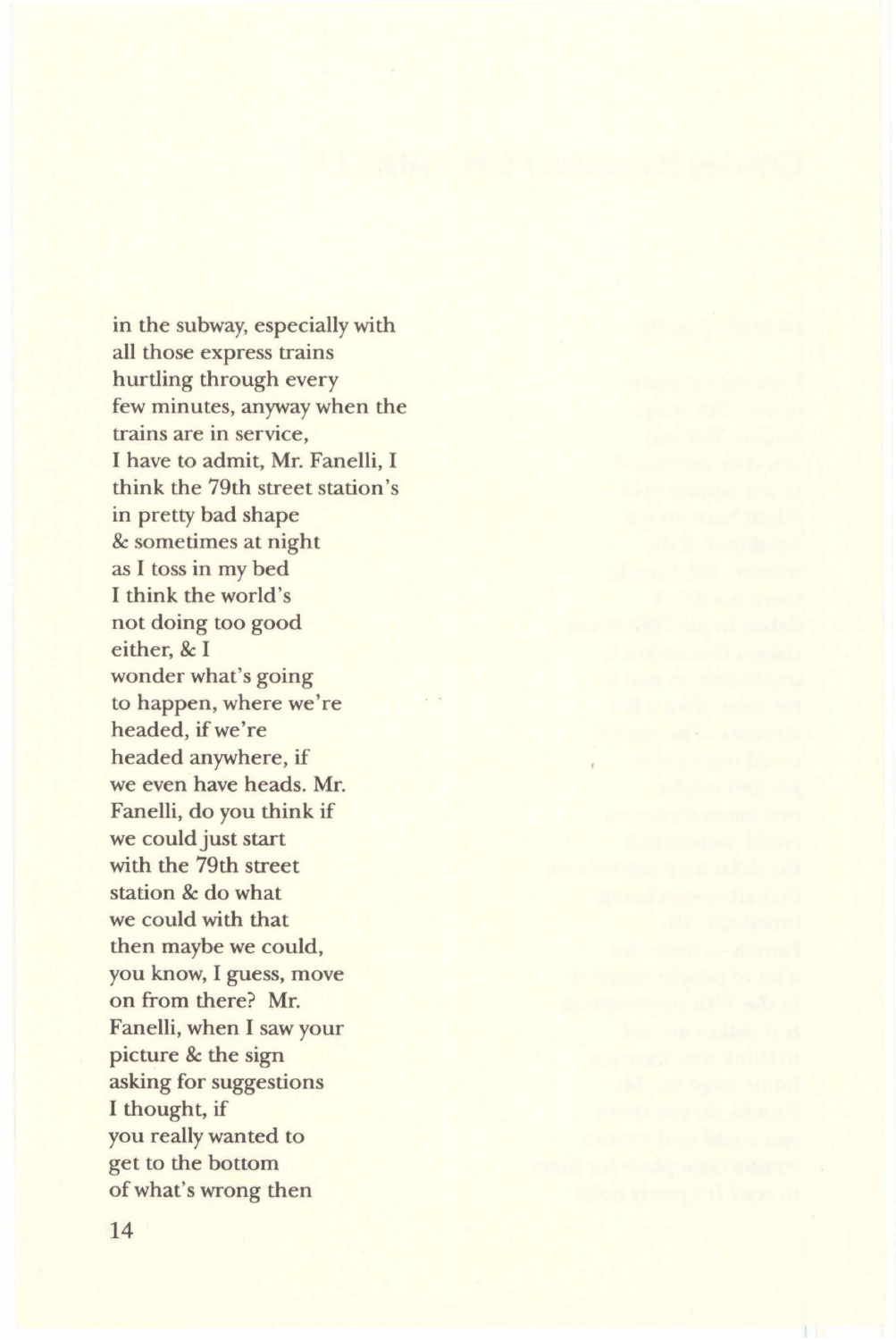maybe it was my job to write you: Maybe you've never been inside the 79th street station because you're so busy managing the 72nd street & 66th street stations, maybe you don't know the problems we have at  $79th - I$  mean the dirt & frequent delays & the feeling of total misery that pervades the place. Mr. Fanelli, are you read ing this far in the letter or do you get so many letters every day that you don't have time to give each one the close attention it desires? Or am I the only person who 's taken up your invitation to get in touch & you just don 't have enough experience to know how to respond? I'm sorry I can't get your attention Mr. Fanelli because I really believe if you ask. for comments then you ought to be willing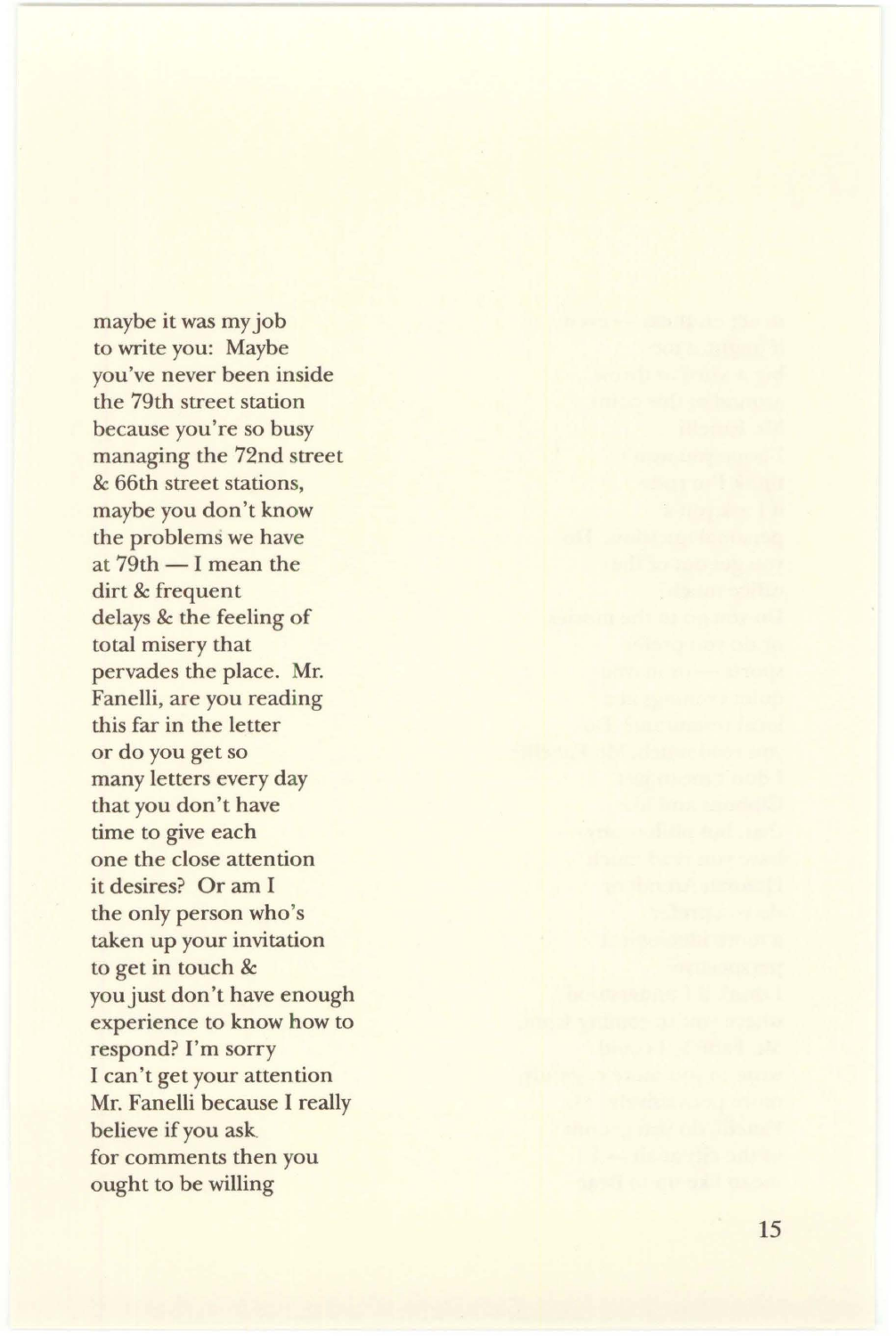to act on them  $-$  even if ought is too big a word to throw around at this point. Mr. Fanelli I hope you won't think I'm rude if I ask you a personal question. Do you get out of the office much? Do you go to the movies or do you prefer sports - or maybe quiet evenings at a local restaurant? Do you read much, Mr. Fanelli? I don't mean just Gibbons and like that, but philosophy $$ have you read much Hannah Arendt or do you prefer a more ideological perspective? I think if I understood where you're coming from, Mr. Fanelli, I could write to you more cogently, more persuasively. Mr. Fanelli, do you get out of the city at all  $- I$ mean like up to Bear

**All the collat**